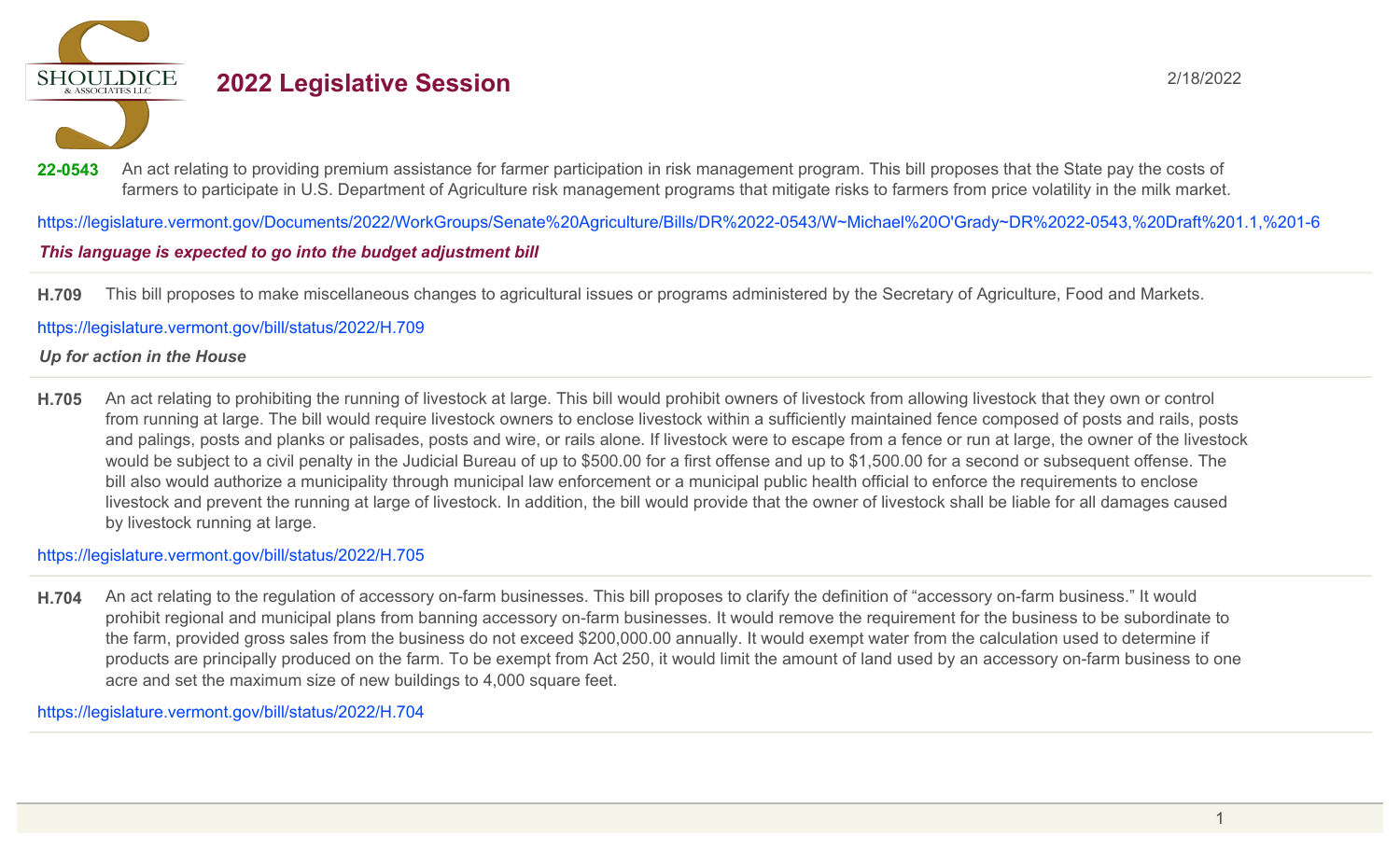**H.696** This bill proposes to amend the definition of accessory on-farm business to add a new type of activity. It would add "on-farm restaurants" as an option for farms looking to add an accessory on-farm business to the property if, daily, the restaurant featured products produced on the farm. This would prohibit municipal bylaws from banning on-farm restaurants

https://legislature.vermont.gov/bill/status/2022/H.696

**H.679** An act relating to fiscal year 2022 budget adjustments.

https://legislature.vermont.gov/bill/status/2022/H.679

*Committee of Conference: Reps. Hooper of Montpelier, Fagan of Rutland City and Jessup of Middlesex Senators Kitchel, Sears, Westman*

**H.657** An act relating to the designation of a lake in crisis. This bill proposes to strike as a requirement for the designation of a lake in crisis that the lake is located in a municipality in which the lake or a portion of the lake is located has reduced the valuation of real property due to the condition of the lake.

https://legislature.vermont.gov/bill/status/2022/H.657

*Introduction and walk-through on 2/16/22*

**H.653** An act relating to the creation of an ecological management qualification for the Use Value Appraisal program. This bill proposes to create a new category of management plans that would allow forested lands managed to increase carbon sequestration, carbon storage, or enhance wildlife biodiversity to qualify for the Use Value Appraisal program.

https://legislature.vermont.gov/bill/status/2022/H.653

**H.650** An act relating to prohibiting perfluoroalkyl and polyfluoroalkyl substances in products to be sold in Vermont and the use and import of wastes containing microplastics. This bill proposes to prohibit the intentional use of perfluoroalkyl and polyfluoroalkyl substances in products to be sold in Vermont. This bill also proposes to prohibit the use and import of wastes that contain microplastics.

https://legislature.vermont.gov/bill/status/2022/H.650

**H.627** An act relating to the Vermont Economic Development Authority.

https://legislature.vermont.gov/bill/status/2022/H.627

*Expands eligibility for loans*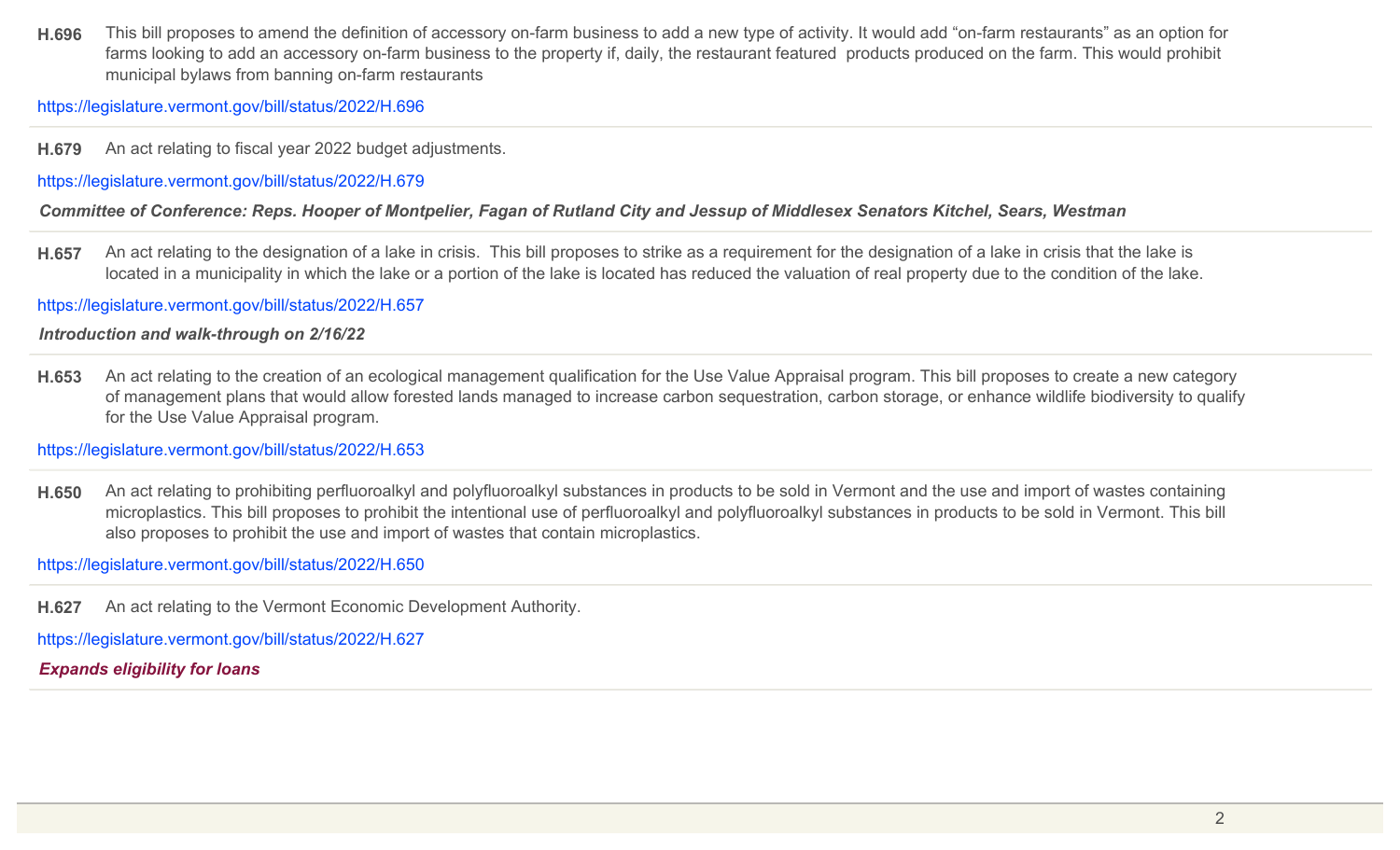**H.626** An act relating to the sale, use, or application of neonicotinoid pesticides. This bill proposes to prohibit the use of the neonicotinoid pesticides until the Secretary of Agriculture, Food and Markets adopts rules for the sale, use, or application of neonicotinoid pesticides. If the Secretary fails to adopt the rules by July 1, 2024, the prohibition on the sale, use, or application of neonicotinoid pesticides would become permanent.

https://legislature.vermont.gov/bill/status/2022/H.626

**H.605** An act relating to clean water funding. This bill proposes to require the Clean Water Board to recommend for annual appropriation at least \$200,000.00 annually to fund ECO AmeriCorps members who are assigned to clean water programs in the State.

https://legislature.vermont.gov/bill/status/2022/H.605

**H.581** An act relating to rural economic development.

https://legislature.vermont.gov/bill/status/2022/H.581

.

- **H.543** An act relating to regulation of wetlands in the State. This bill proposes to establish as State policy that wetlands shall be regulated and managed by the State to produce a net gain of wetlands acreage. The bill would require the Secretary of Natural Resources to amend the Vermont Wetlands Rules to incorporate the net gain policy. In addition, the bill would require the Vermont Significant Wetlands Inventory maps to be updated and revised annually.
- **H.542** An act relating to establishing riparian protection areas in the State. This bill proposes to require establishment of a riparian protection area adjacent to each stream in the State. A riparian protection area would be required to be at least 50 feet from the top of bank or top of slope of a stream with 0.25 or less square miles in drainage area and at least 100 feet from the top of bank or top of slope for a stream with greater than 0.25 square miles in drainage area. A person would be prohibited from creating cleared area or constructing impervious surface within a riparian protection area unless permitted by the Secretary of Natural Resources or allowed as a use under the act.

https://legislature.vermont.gov/bill/status/2022/H.542

**H.501** An act relating to physical contaminant standards for residual waste, digestate, and soil amendments.

https://legislature.vermont.gov/bill/status/2022/H.501

*Testimony to continue week of February 22nd*

**H.492** An act relating to the structure of the Natural Resources Board.

https://legislature.vermont.gov/bill/status/2022/H.492

*Mark-up and discussion continued 2/18/22*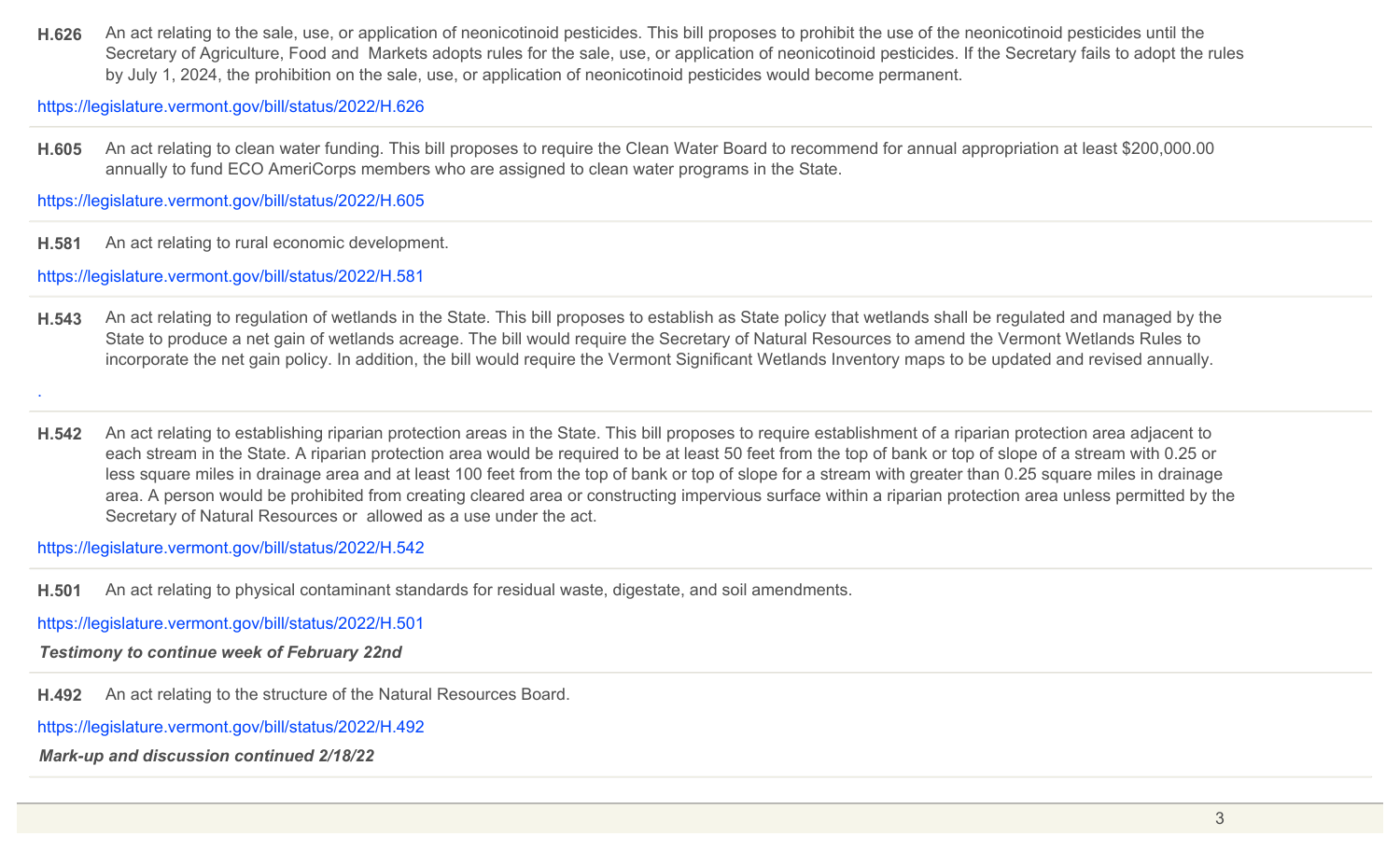**H.466** An act relating to surface water withdrawals and interbasin transfers. This bill proposes to regulate surface water withdrawals and interbasin transfers of surface water occurring in the State.

https://legislature.vermont.gov/bill/status/2022/H.466

## *\*\*In Senate Natural Resources & Energy - Passed House 1/28/22\*\**

**S.281** An act relating to hunting coyotes with dogs. This bill proposes to prohibit the pursuit of coyote with the aid of dogs, either for the training of dogs or for the taking of coyote.

https://legislature.vermont.gov/bill/status/2022/S.281

**S.268** An act relating to the right to farm. This bill proposes to amend the right-to-farm law to provide that a farm or farm operation shall not be found to be a public or private nuisance under one or more of the following: the farm or farm operation existed before a change in the land use or occupancy in proximity to the farm, and if before that change in land use or occupancy of the farm, the farm or farm operation would not have been a nuisance; the farm or farm operation alleged to be a nuisance conforms to State and federal law; or the farm or farm operation has been conducting the agricultural activity at issue for two or more years prior to the date a nuisance action is commenced. The bill also would provide that if a farm or farm operation prevails in a nuisance suit brought against it, the court shall require the plaintiff to pay the actual amount of costs and expenses incurred by the farm or farm operation in defense, including attorney's fees.

https://legislature.vermont.gov/bill/status/2022/S.268

**S.263** An act relating to supporting economic development. This bill proposes to encourage new workers to relocate to Vermont, to provide flexibility for Economic Recovery grants, to increase the capacity for the Capital Investment Program,to enable project-based tax increment financing districts, and to promote sustainable development and affordable housing.

https://legislature.vermont.gov/bill/status/2022/S.263

**S.259** An act relating to the reorganization, enhancement, and enforcement of animal welfare requirements in the State. This bill proposes to require the Secretary of Agriculture, Food and Markets to submit to the General Assembly a report regarding the reorganization, enhancement, and enforcement of animal welfare requirements in the State, including the establishment of an animal welfare division at the Agency of Agriculture, Food and Markets.

https://legislature.vermont.gov/bill/status/2022/S.259

**S.258** An act relating to amending the Required Agricultural Practices in order to address climate resiliency. This bill proposes to require the Secretary of Agriculture, Food and Markets to evaluate the sufficiency of the Required Agricultural Practices (RAPs) to determine if the requirements and practices under the RAPs are adequate to address increased and foreseeable climate change-induced precipitation in a manner that protects soil resources and prevents harmful or inefficient runoff of nutrient pollution to State waters.

https://legislature.vermont.gov/bill/status/2022/S.258